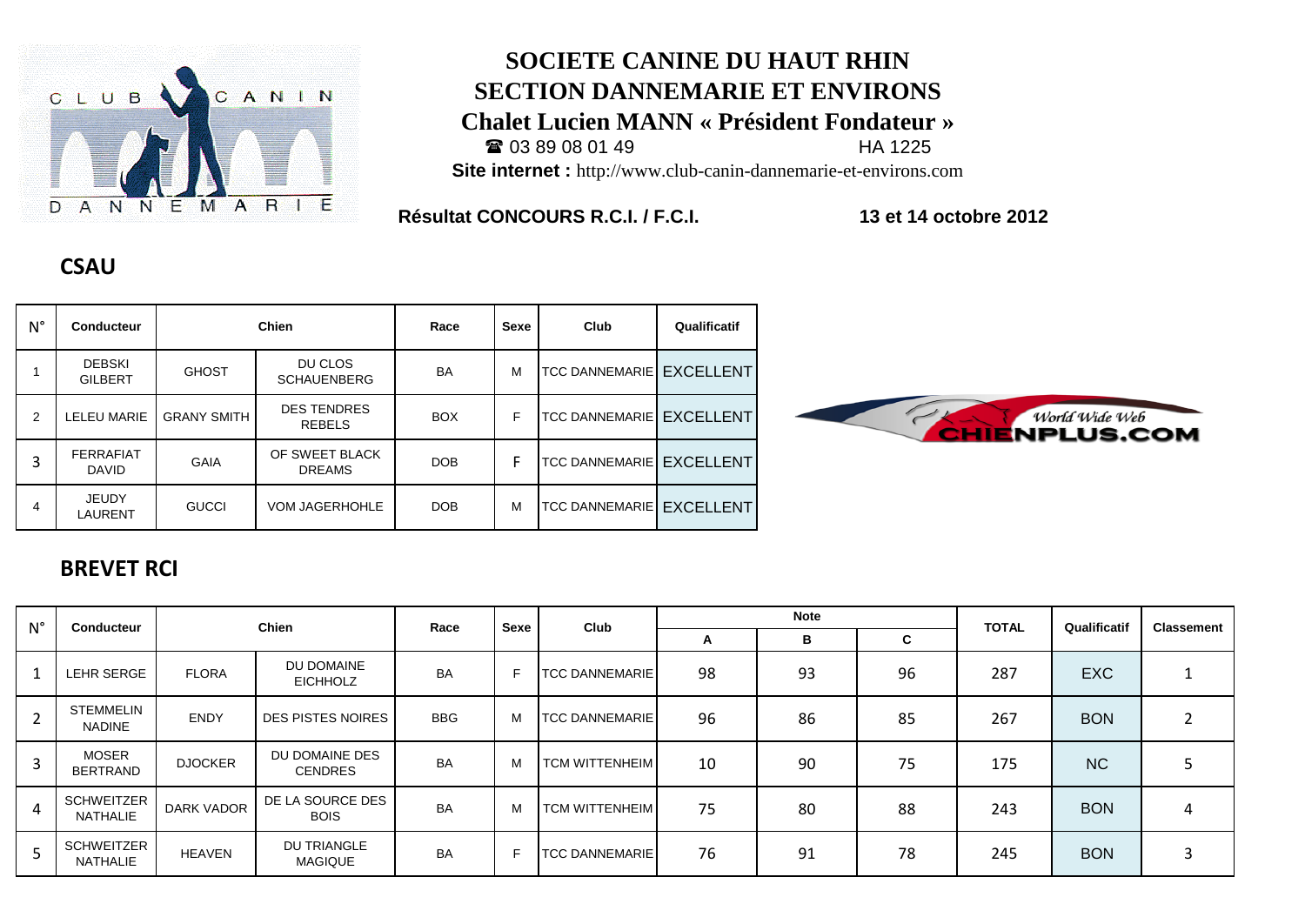## **RCI 1**

| $N^{\circ}$ | <b>Conducteur</b>                 |                     | <b>Chien</b>                    | Race       | Sexe | Club                              | <b>Note</b> |    |    | <b>TOTAL</b> | Qualificatif | <b>Classement</b> |
|-------------|-----------------------------------|---------------------|---------------------------------|------------|------|-----------------------------------|-------------|----|----|--------------|--------------|-------------------|
|             |                                   |                     |                                 |            |      |                                   | A           | В  | C  |              |              |                   |
|             | <b>FRIGART</b><br><b>FRANCOIS</b> | <b>BON</b>          | <b>VOM WEIHERKOPF</b>           | <b>BA</b>  | M    | <b>CSCT</b><br><b>BANTZENHEIM</b> | 96          | 81 | 84 | 261          | <b>BON</b>   |                   |
|             | <b>KUENTZLER</b><br><b>RENE</b>   | <b>CESAR</b>        | DU CHÂTEAU DU<br><b>PARADIS</b> | <b>BA</b>  | M    | <b>TCC DANNEMARIE</b>             | 88          | 75 | 80 | 243          | <b>BON</b>   | 4                 |
| 3           | <b>DEBSKI SERGE</b>               | <b>EMILE JULIUS</b> | <b>VOM HECKENDORF</b>           | <b>DOB</b> | M    | <b>TCC DANNEMARIE</b>             | 90          | 87 | 95 | 272          | T.B          |                   |
|             | <b>BLENY</b><br><b>CATHERINE</b>  | EVITA QUINTA        | <b>VOM HECKENDORF</b>           | DOB        |      | <b>TCC DANNEMARIE</b>             | 98          | 78 | 89 | 265          | <b>BON</b>   |                   |

# **RCI 2**

| $N^{\circ}$ | <b>Conducteur</b>               |              | <b>Chien</b>                    | Race      | Sexe | <b>Club</b>                       |              | <b>Note</b> |    | <b>TOTAL</b> | Qualificatif | <b>Classement</b> |
|-------------|---------------------------------|--------------|---------------------------------|-----------|------|-----------------------------------|--------------|-------------|----|--------------|--------------|-------------------|
|             |                                 |              |                                 |           |      |                                   | $\mathbf{r}$ | Ð           | C  |              |              |                   |
|             | <b>SIGWALT</b><br><b>ROBERT</b> | <b>AKIA</b>  | DU CHÂTEAU DU<br><b>PARADIS</b> | <b>BA</b> |      | <b>CSCT</b><br><b>BANTZENHEIM</b> | 99           | 71          | 96 | 266          | <b>BON</b>   |                   |
|             | <b>FINK JEAN-LUC</b>            | <b>DAYKA</b> | DU CHÂTEAU DU<br><b>PARADIS</b> | <b>BA</b> |      | <b>TCC DANNEMARIE</b>             | 96           | 81          | 97 | 274          | T.B          |                   |

## **RCI 3**

| $N^{\circ}$ | <b>Conducteur</b>                     | <b>Note</b><br>Chien<br>Sexe<br>Club<br>Race |                                                 |            |   | Qualificatif           | <b>Classement</b> |    |    |              |            |  |
|-------------|---------------------------------------|----------------------------------------------|-------------------------------------------------|------------|---|------------------------|-------------------|----|----|--------------|------------|--|
|             |                                       |                                              |                                                 |            |   |                        | $\mathbf{A}$      | в  | C  | <b>TOTAL</b> |            |  |
|             | <b>GUYONNET</b><br><b>JOCELYNE</b>    | <b>DAHO</b>                                  | <b>JDU DOMAINE DES SIX.</b><br><b>BOURGEOIS</b> | <b>BBM</b> | M | <b>AC EST LYONNAIS</b> | 96                | 83 | 88 | 267          | <b>BON</b> |  |
|             | <b>GEIGER JEAN-I</b><br><b>PIERRE</b> | <b>EROS</b>                                  | DU NICLAUSENHOZ                                 | <b>BA</b>  | M | <b>TC PFAFFENHEIM</b>  | 98                | 81 | 92 | 271          | T.B        |  |
|             | <b>SCHWOB</b><br>ANDRE                | <b>CISKO</b>                                 | DU CHÂTEAU DU<br><b>PARADIS</b>                 | <b>BA</b>  | M | <b>TCC DANNEMARIE</b>  | 96                | 88 | 70 | 254          | <b>BON</b> |  |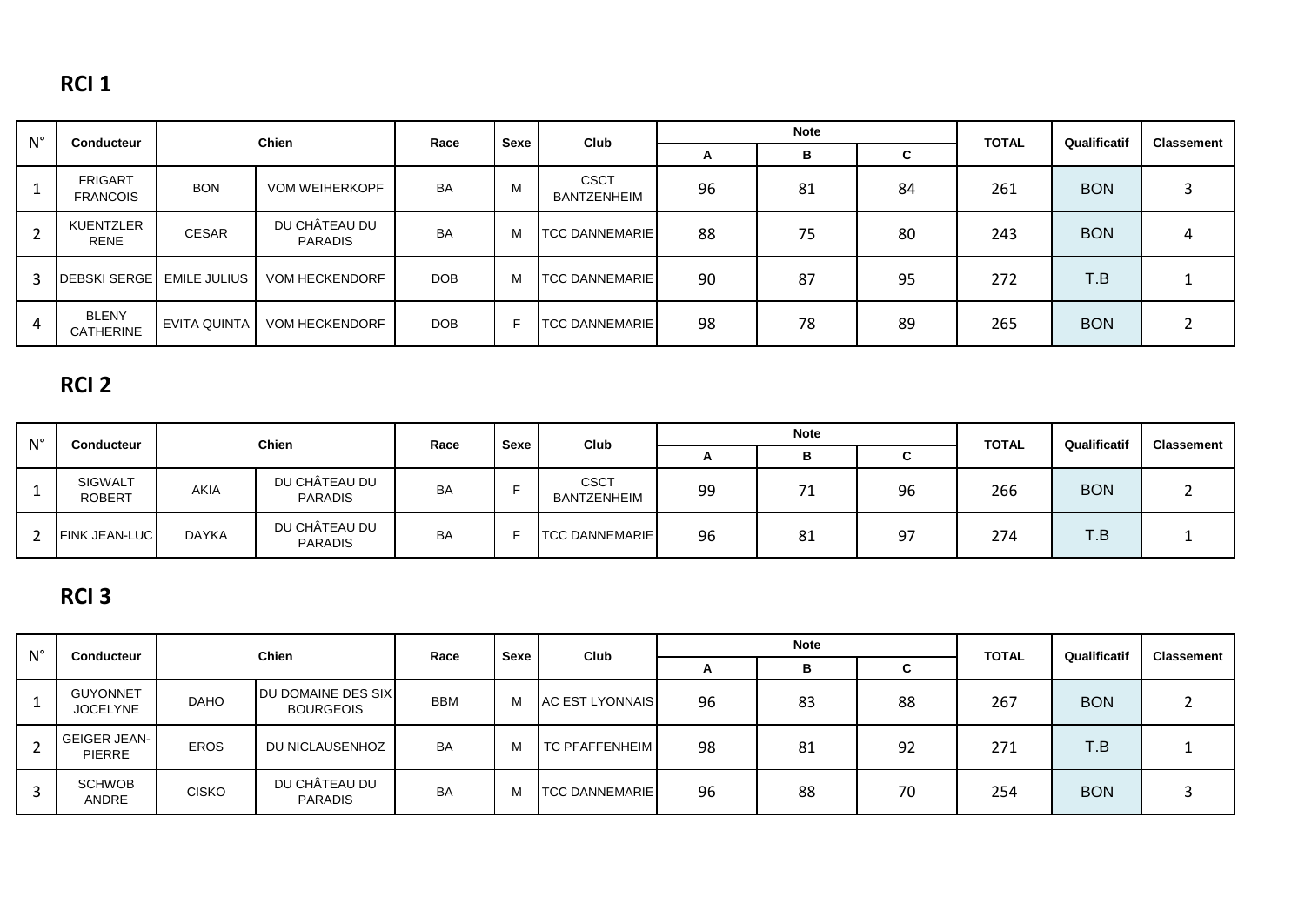#### **BREVET FCI**

| $N^{\circ}$ | <b>Conducteur</b>               | <b>Chien</b>     |                                    | Race       | Sexe | Club                                 | <b>Note</b> | Qualificatif | <b>Classement</b> |
|-------------|---------------------------------|------------------|------------------------------------|------------|------|--------------------------------------|-------------|--------------|-------------------|
|             | <b>TERRIER</b><br><b>ROLAND</b> | <b>FOX</b>       | DU CLOS DE L'AIRAIN                | <b>BBM</b> | м    | <b>CC SUNDGAU</b>                    | 98          | <b>EXC</b>   |                   |
|             | <b>BAUMLE</b><br><b>ROGER</b>   | <b>BASKO</b>     | DU CLOS DU<br><b>SCHAUENBERG</b>   | <b>BA</b>  | м    | <b>CUC COIN</b><br><b>FRONTALIER</b> | 97          | <b>EXC</b>   |                   |
| ◠<br>∍      | <b>SCHWOB</b><br><b>ANDRE</b>   | <b>DALTON II</b> | DU PONT DE SAINT<br><b>BERNARD</b> | <b>BOX</b> | м    | CEC.<br>VALENTIGNEY                  | 99          | <b>EXC</b>   |                   |

### **FCI 1**

| $N^{\circ}$ | <b>Conducteur</b>                |                                  | <b>Chien</b>                              | Race       | <b>Sexe</b> | Club                              | <b>Note</b> | Qualificatif | <b>Classement</b> |
|-------------|----------------------------------|----------------------------------|-------------------------------------------|------------|-------------|-----------------------------------|-------------|--------------|-------------------|
|             | <b>SCHUPP</b><br><b>MARCEL</b>   | <b>BANDI</b>                     | <b>DES TROIS PETITS</b><br><b>DIABLES</b> | <b>HOV</b> | М           | <b>CSCT</b><br><b>BANTZENHEIM</b> | 96          | <b>EXC</b>   |                   |
| 2           | <b>KESSLER</b><br><b>RICHARD</b> | <b>ENZO</b>                      | DU DRAGON D'EAU                           | <b>BBM</b> | М           | <b>TCC DANNEMARIE</b>             | 85          | A.B          |                   |
| 3           | <b>MOUREZ</b><br>JEAN-YVES       | <b>FYRGA</b>                     | DU CLOS CHALADRE                          | <b>HOV</b> | F           | <b>TCC DANNEMARIE</b>             | 84          | A.B          |                   |
| 4           | <b>BLENY</b><br><b>CATHERINE</b> | <b>CAYENNE</b><br><b>TZARINE</b> | <b>VOM JAGER FUSS</b>                     | DOB        | F           | <b>TCC DANNEMARIE</b>             | 60          | <b>NC</b>    |                   |
| 5           | <b>ROBERT</b><br><b>PATRICK</b>  | <b>FARTHEN</b>                   | DU VAL DE VERGY                           | <b>BA</b>  |             | <b>ESC CHALON</b><br><b>GIVRY</b> | 83          | A.B          | 4                 |

### **FCI 2**

| $N^{\circ}$ | <b>Conducteur</b>               | <b>Chien</b>    |                               | Race       | <b>Sexe</b> | Club                       | <b>Note</b> | Qualificatif | <b>Classement</b> |
|-------------|---------------------------------|-----------------|-------------------------------|------------|-------------|----------------------------|-------------|--------------|-------------------|
|             | <b>FRADIN</b><br><b>MARTIAL</b> | <b>EMY</b>      | DU DOMAINE SAINT-<br>LOUP     | <b>BBM</b> | F.          | <b>CU DAMBENOIS</b>        | 72          | B            |                   |
|             | <b>HENRY</b><br>LAURENCE        | D'JAZZ          | <b>VOM JAGERHOHLE</b>         | <b>DOB</b> | F.          | <b>AC EST LYONNAIS</b>     | 0           | <b>NC</b>    |                   |
| 3           | LEHR SERGE                      | <b>FLORA</b>    | DU DOMAINE<br><b>EICHHOLZ</b> | BA         | ⊏           | <b>TCC DANNEMARIE</b>      | 85          | A.B          |                   |
| 4           | <b>DOMAGE</b><br><b>MICHEL</b>  | <b>GERONIMO</b> | DE LA DENT DURE               | CR HAN     | М           | EC.<br><b>CHAMBERIENNE</b> | 95          | T.B          |                   |